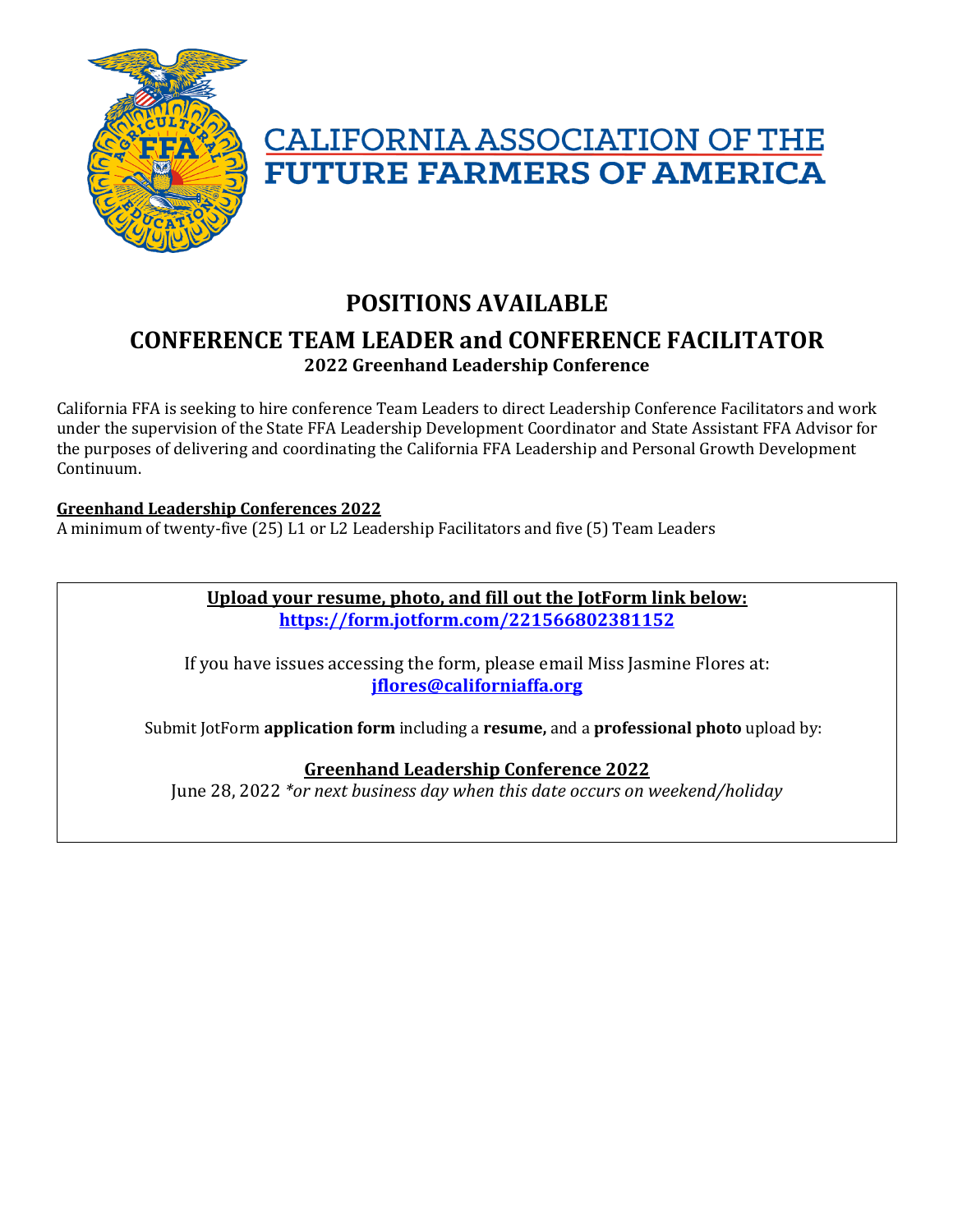# **CONFERENCE TEAM LEADER DESCRIPTION**

Conference Team Leaders will serve as the on-site manager for in-person and online conferences. The Team Leader will assist with and be responsible for coordinating preparation, travel and on-site/online logistics, the delivery and evaluation of conference curriculum, and will manage and provide support and coaching for all Facilitators, under the supervision of state staff. The Team Leader will report to and work closely with the State Leadership Development Coordinator and the Asst. State FFA Advisor, with additional duties as assigned. *\*The team leader is not encouraged or expected to defer their semester/ quarter of college.*

Team Leader position requirements:

- At least one year of facilitation experience with California FFA with either GLC or MFE, or having already served in a Team Leader capacity during another conference
- Be able to think strategically and big picture logistically while coordinating the event
- Be able to lead groups of peer facilitators and staff, often who are close in age, and manage conflict
- Demonstrate respect and professionalism when interacting with host sites and teachers, while also clearly communicating needs and expectations
- Possess excellent facilitation skills and the ability to coach others in their development
- Be able to multitask and balance multiple issues and priorities at the same time
- Be able to work independently while supervising a conference team, and as part of a greater team of staff
- All requirements of a Leadership Conference Facilitator
- Staff **should not** take the semester or quarter off

General Notes:

- Most GLC conferences are scheduled during September and October over a three to four-day period, typically including Tuesdays, Wednesdays, and Thursdays.
	- $\circ$  Staff should plan to miss a minimum of four/five days of school, but as many as eight days with travel depending on conference scheduling, host sites and their classes. The aim is for conferences to take place within the first weeks of university starting, which reduces the impact of missed days (for those at a UC or Poly, this may be before courses begin).
- Staff should consider modifying their academic schedule to allow for free days or flexible courses. Staff should communicate with instructors to notify them in advance of their absence; they will receive a letter from the state describing the responsibilities of this opportunity that can assist with missing school. The Team Leader will mentor and provide guidance on creating work/ academic life balance.

## **COMPENSATION**

**Greenhand Leadership Conference (GLC)** Level I (L1) @ \$150/conf. *Level II* (L2) @ \$175/conf. *Team Leader* (T1/T2) @ \$200/conf.

● **Training Stipend** *Facilitator @ TBD; approx. \$50/day Team Leader @ TBD; approx. \$50/day*

- Travel, lodging and meal expenses will be paid as per state association guidelines
- Official uniform and name tag will be provided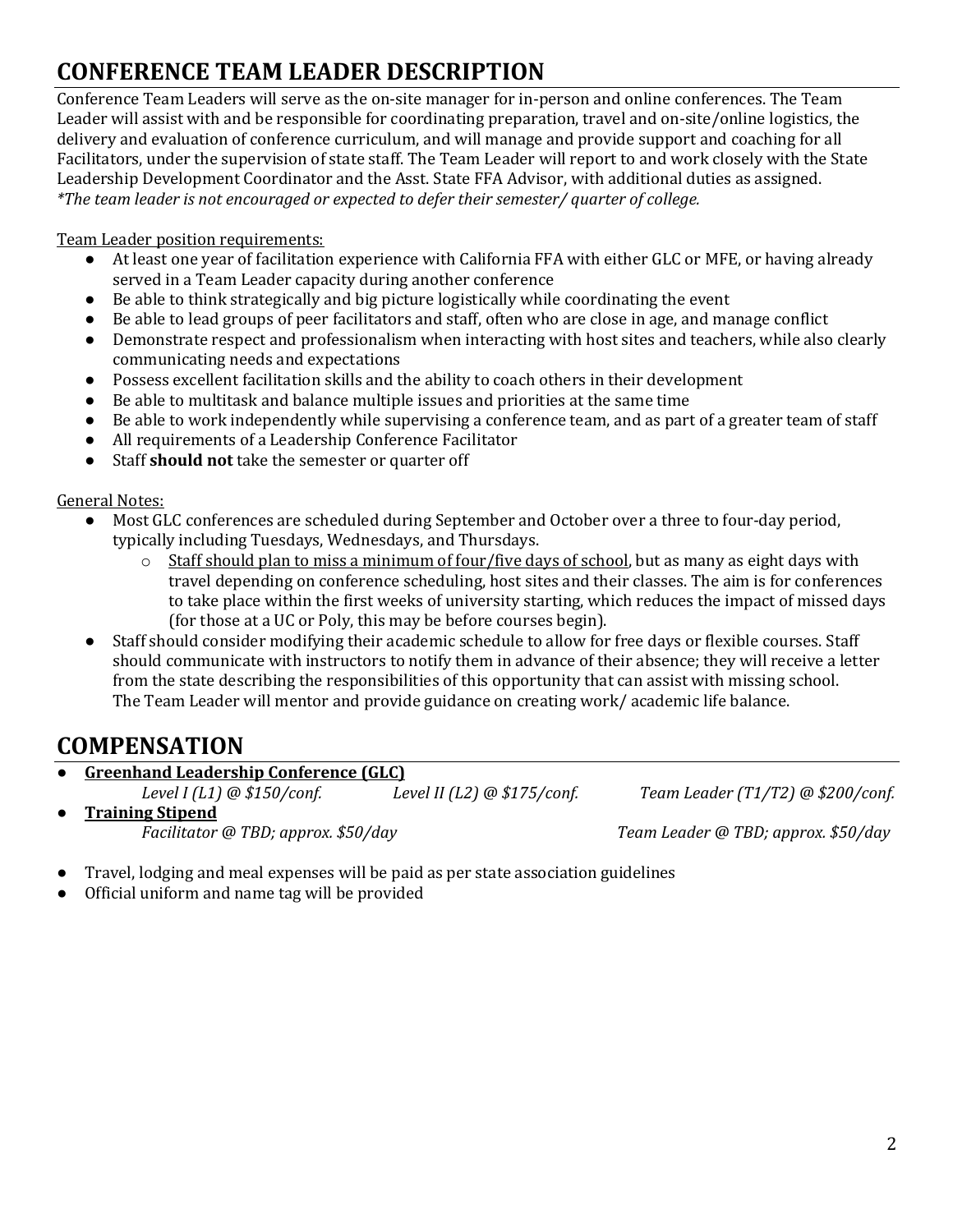# **MAJOR RESPONSIBILITIES BY CONFERENCE**

## **GREENHAND LEADERSHIP CONFERENCE (GLC)**

Contract: July 1, 2022, to November 1, 2022 *L2 (Returning Staff)/ Team Leader* Approx. 7:30 am to 3:30pm (8 hours) + setup/reset/teardown

*Introduces students to the benefits and opportunities in Agricultural Education, including SAE and FFA. This conference is the "hook-line-and-sinker" to get students to buy into Agricultural Education throughout their four years in high school.* | 180-200 freshmen per conference

General major responsibilities include, but are not limited to the following:

- Review curriculum, content resources and texts, staff development and supply management
	- Attend a Team Leader Training prior to the large group training seminar:
		- $\circ$  **Dates will be determined based off the 5 TL & LDC schedules**
- Lead and coach team in summer large group training seminar:
	- $\circ$  Large Group Training: Wednesday, August 3 Sunday Morning, August 7, 2022- *Required Dates*
	- Serve as the on-site manager for five to six conferences, never more than seven: typically, at two sites
		- $\circ$  Management of supplies
		- $\circ$  Supervise set up/ host site check in
		- $\circ$  Manager/coach (8a to 3p)
- $\circ$  Assist teachers as need o Conference tear down
- $\circ$  Evaluate and coach team

#### Example conference timeline (not actual conference dates)

- *SEPTEMBER*
	- o *W1 – NA*
	- o *W2 – Labor Day (Mon)*
	- o *W3 – Poly/ UC System Starts; Team 1 (Wed, Thu)*
	- o *W4 – Team 2 (Tues, Wed, Thu); Team 3 (Wed)*
- *OCTOBER*
	- o *W1 – Team 2 (Tue, Wed); Team 1 (Wed, Thu, Fri)*
	- o *W2 – Team 4 (Tue, Wed, Thu, Fri); Team 3 (Tue, Wed, Thu, Fri)*
	- o *W3 – Team 5 (Tue, Wed, Thu, Fri); Team 3 (Tue, Wed, Thu)*
	- o *W4 – NA*
	- o *W5 - National FFA Convention*